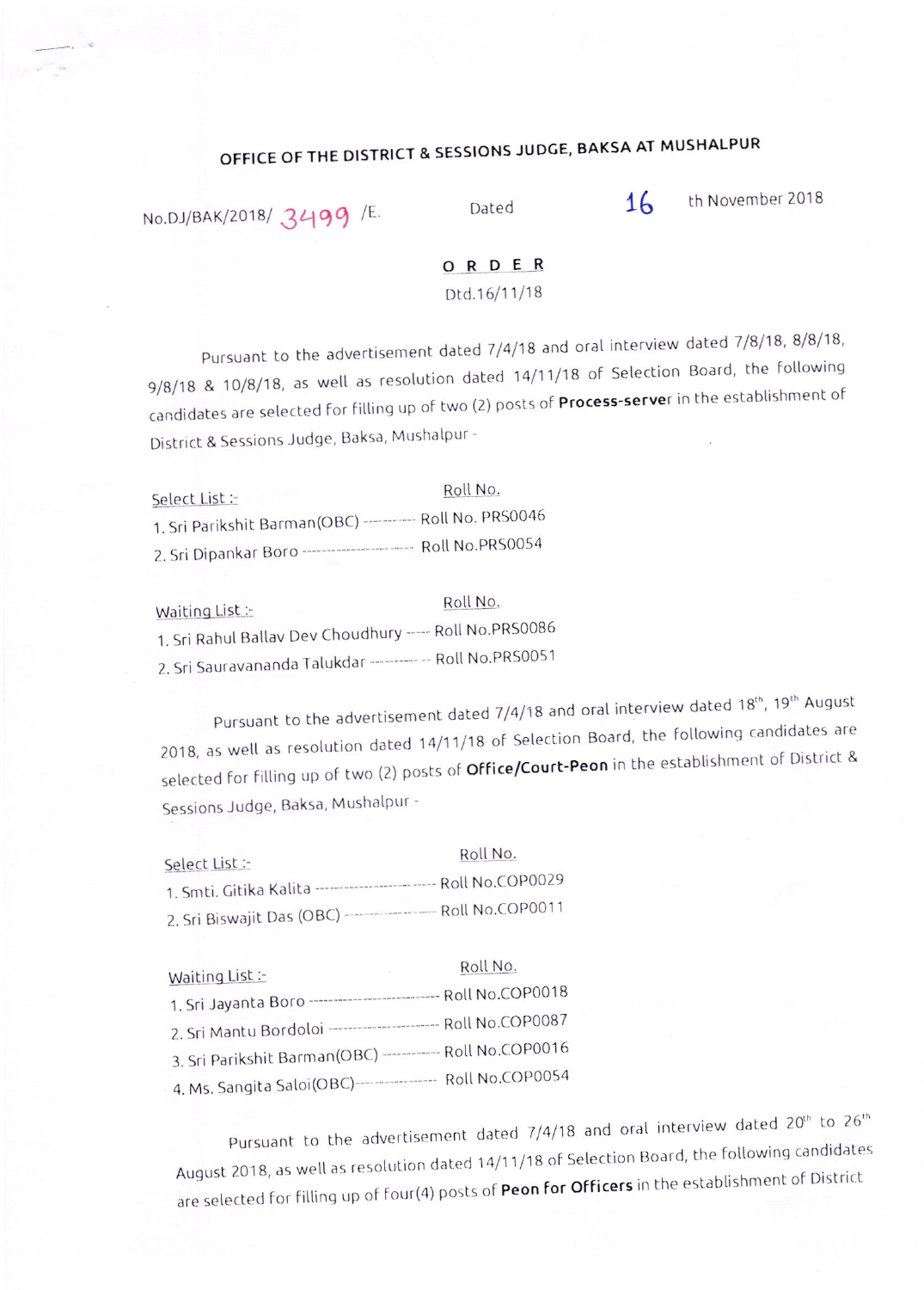& Sessions Judge, Baksa, Mushalpur -

| Select List :-                                                 | Roll No. |
|----------------------------------------------------------------|----------|
| 1. Sri Piren Baro ---------------------------- Roll No.OP0035  |          |
| 2. Sri Pradip Daimary ---------------------- Roll No.OP00107   |          |
| 3. Sri Aswini Kalita ------------------------- Roll No.OP00255 |          |
| 4. Sri Nicolash Hans(OBC)---------------- Roll No.OP00190      |          |

| Waiting List :-                                            | Roll No. |
|------------------------------------------------------------|----------|
| 1. Sri Antu Sarania ---------------------- Roll No.OP00138 |          |
| 2. Sri Babu Ram Baro ----------------- Roll No.OP00251     |          |
| 3. Sri Biswa Daimary ----------------- Roll No.OP0019      |          |
| 4. Sri Surujit Medhi ------------------- Roll No.OP0075    |          |
| 5. Sri Bhargov Bora(OBC) ---------- Roll No.OP00141        |          |

Pursuant to the advertisement dated  $7/4/18$  and oral interview dated  $5<sup>th</sup>$ , 11<sup>th</sup> and 12<sup>th</sup> August 2018, as well as resolution dated 14/11/18 of Selection Board, the following candidates are selected for filling up of three(3) posts of Driver in the establishment of District & Sessions Judge, Baksa, Mushalpur -

| Select List :-                                              | Roll No. |  |
|-------------------------------------------------------------|----------|--|
| 1. Sri Kishor Rajbongshi ----------------- Roll No.DVR0062  |          |  |
| 2. Sri Rupen Ch. Das ---------------------- Roll No.DVR0027 |          |  |
| 3. Sri Bhargov Bora(OBC) --------------- Roll No.DVR0021    |          |  |

| Waiting List:-                          | Roll No.        |
|-----------------------------------------|-----------------|
| 1. Sri Binay Basumatary --------------  | Roll No.DVR0016 |
| 2. Sri Bimal Nath(OBC) ---------------- | Roll No.DVR0019 |
| 3. Sri Bhabesh Rabha ---------------    | Roll No.DVR0040 |

Pursuant to the advertisement dated 7/4/18 and oral interview dated 2<sup>nd</sup> and 3rd August 2018, as well as resolution dated 14/11/18 of Selection Board, the following candidates are selected for filling up of one(1) post of Chawkidar in the establishment of District & Sessions Judge, Baksa, Mushalpur -